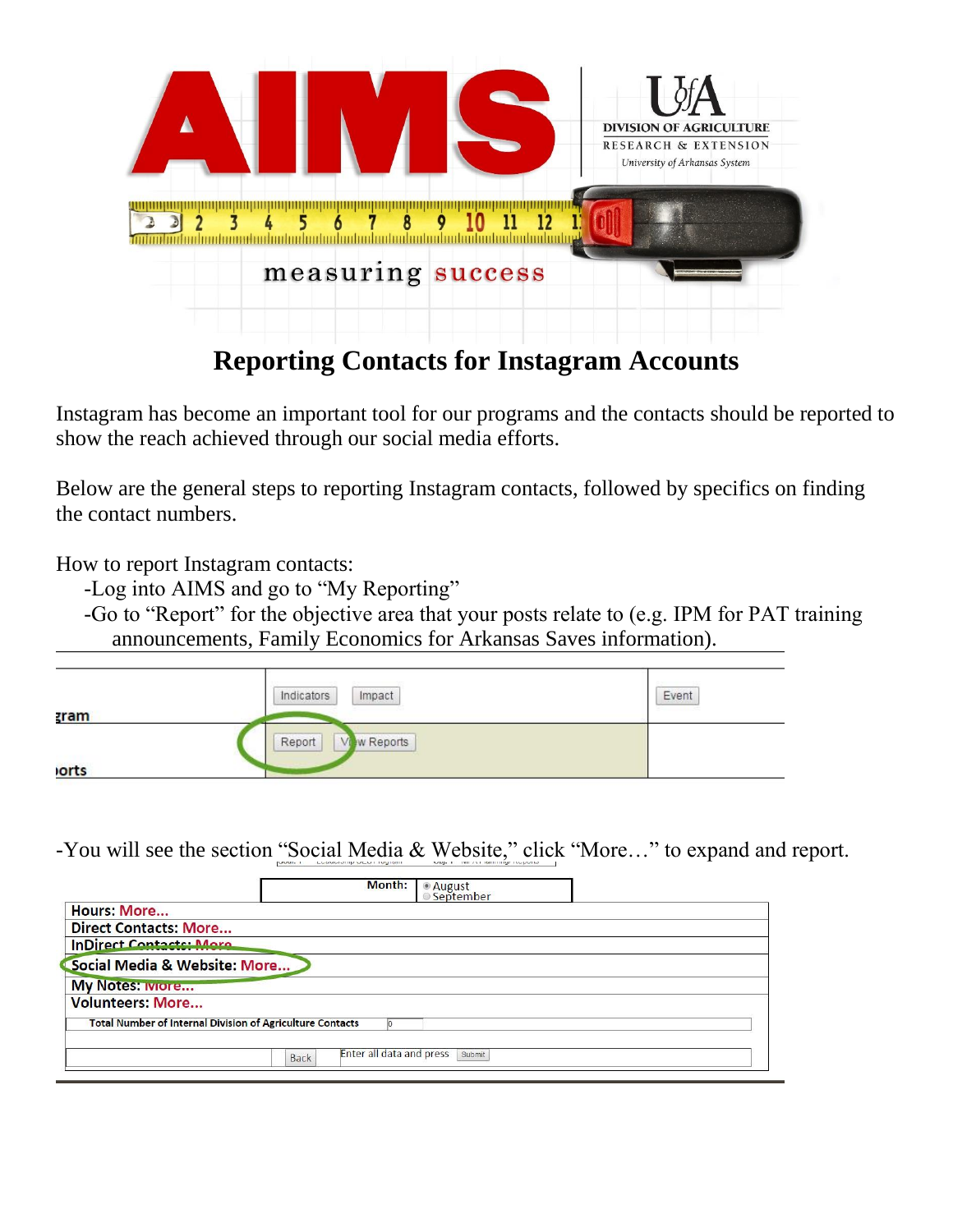- -Along the "Pinterest/Instagram" row, you will enter in your contacts for Instagram. -Direct Contacts include "likes," "shares," and comments made on each post.
	- -Indirect Contacts include your total "reach" (pages) or "seen" (individuals or groups)
	- contacts.
	- -"Total number of time the method is used" refers to the number of unique posts you created for that reporting period.

NOTE: If your "followers" are a mix of adults and youth, divide up the indirect contacts proportionally to the approximate adult/youth breakdown. For example, if you have 100 followers, 80 are adults and 20 are youth, divide any contact counts 80% adult and 20% youth.

| Method of Contact   Total # of Direct Contacts |              |       | $\blacksquare$ Total # of Indirect Contacts |       | Total # of<br><b>Times</b><br>the Method is<br><b>Used</b> |
|------------------------------------------------|--------------|-------|---------------------------------------------|-------|------------------------------------------------------------|
|                                                | <b>Adult</b> | Youth | <b>Adult</b>                                | Youth |                                                            |
| Website                                        |              |       |                                             |       |                                                            |
| Facebook                                       |              |       |                                             |       |                                                            |
| Twitter                                        |              |       |                                             |       |                                                            |
| Pinterest/Instagram                            |              |       |                                             |       |                                                            |

## **Individual Accounts (not business)**

Indirect Contacts- Non-business accounts do not track seen/reach, so for these types of accounts, you will not report indirect contacts.

Direct Contacts- Likes, shares, and comments (below would count as 57 contacts)